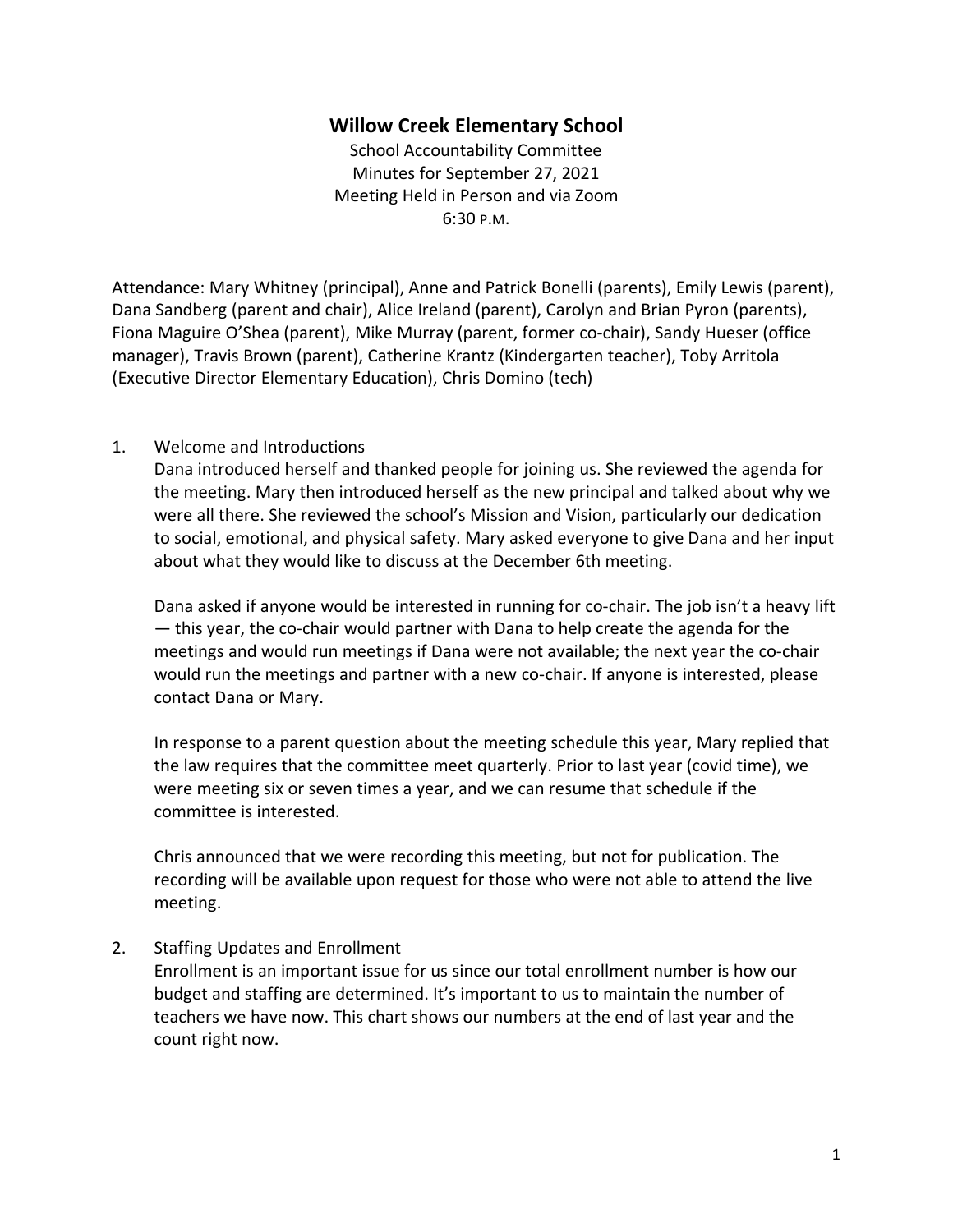| Grade         | 2021 EOY (20-21) | 2021 BOY (21-22) |
|---------------|------------------|------------------|
| Kinder        | 57               | 73               |
| 1st           | 68               | 77               |
| 2nd           | 88               | 81               |
| 3rd           | 69               | 94               |
| 4th           | 84               | 73               |
| 5th           | 82               | 87               |
| <b>Totals</b> | 448              | 485              |

Last spring, the district projected that we would have 523 students this fall, but as of two days ago, we only had 485. However, that's better enrollment than last year (448) when we had many students go to the online school. Since we get funding on a per-pupil basis, having fewer students does impact us. We will have to give some money back after October count.

*Parent question:* Why are we under projection? Is it an aging community problem? *Mary's response:* She does ask Beth whenever we lose students. Some of our families moved for job reasons. Mary will dig into the issue further.

*Parent question:* How does the October count work at Camp Cheley? Will those students count?

*Mary's response:* We will be taking attendance at Camp Cheney. Our fifth graders will be counted.

While Mary was responding, Toby checked the district database and was able to report that we had 17 kids who were scheduled to be in person at Willow Creek who actually attended the online school instead because of the pandemic. Chris added that we also lost some kids to private schools because of the mask mandate. Toby also found that our current student enrollment is now 487.

# 3. PTO Report

We did not have a PTO representative present; Mary reported for PTO. The major action at the recent PTO meeting was the vote on teacher grants. PTO was able to fund almost all teacher grants in full. These grants are requested by teachers to pay for items that will benefit students in the classroom. For example, Catherine reported that Kindergarten was given funds to purchase additional reading books at a variety of reading levels for their classrooms.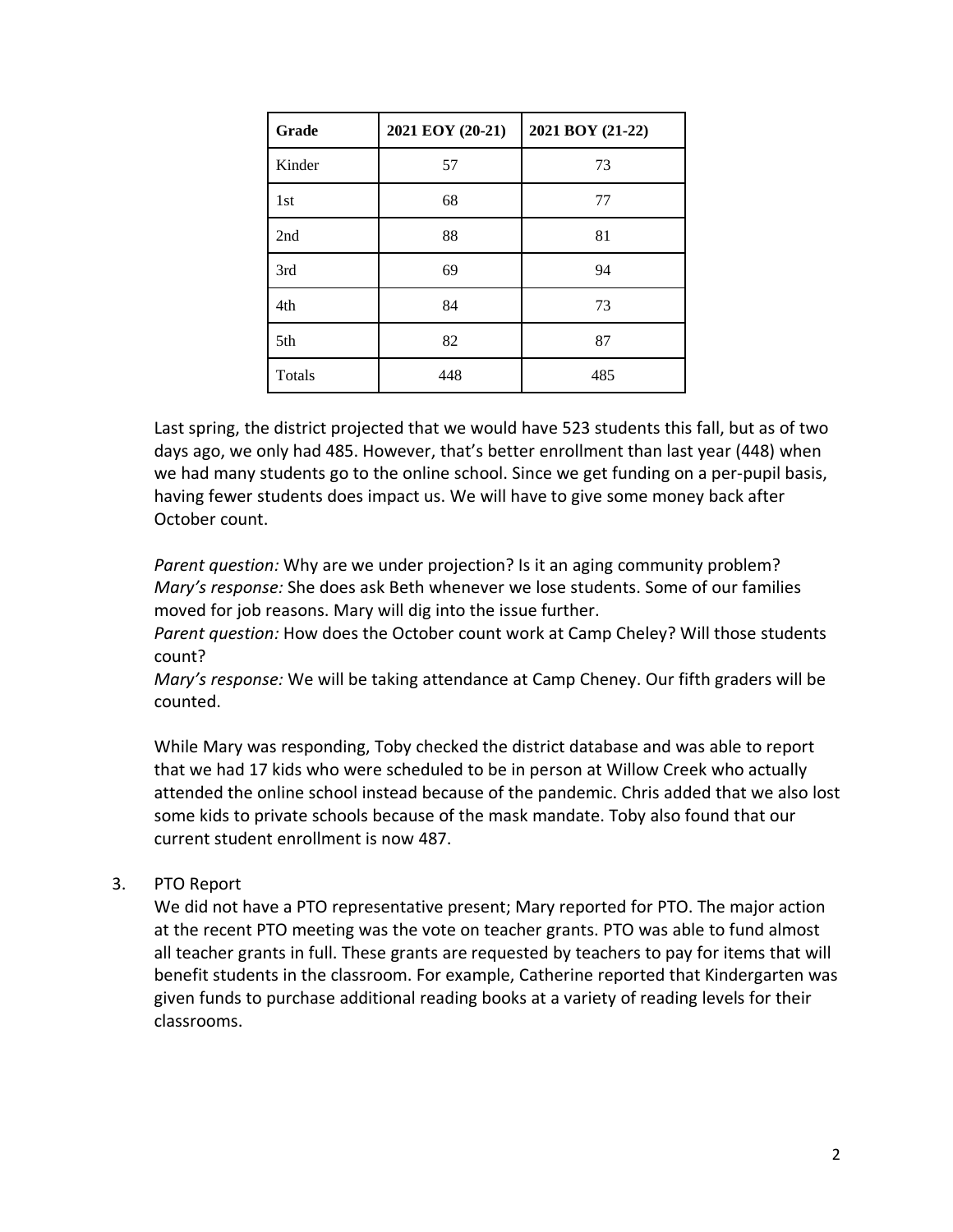### 4. DAC Report

Fiona gave the report on the September meeting. The meeting opened with the new superintendent, Chris Smith, talking about his journey and how he succeeded because of a teacher who made a difference for him. He believes that teachers can transform children's lives; we must really love our kids. The priority for the district is to hire teachers of color because kids need to see themselves in their teachers.

This year, DAC meetings will alternate community forums with subcommittee meetings. The new leadership of the DAC talked about the three subcommittees needed this year:

> UIP (Unified Improvement Plan) Family and Parent/Community Engagement Budget

Leadership reminded attendees that the November elections included two races for the CCSD Board of Education. They encouraged everyone to check out the candidates' bios and résumés on the CCSD website and attend candidate forums. Mary pointed out that she has listed the candidate forums in the Sunday Blast. Grandview hosts on Tuesday and Smoky Hill on Thursday.

# 5. CMAS Results

Mary reviewed the results from last spring's CMAS tests. Colorado only gave one test per grade level in 2021.

| <b>School</b><br><b>Performance</b><br>Level<br>Summary                            |                           | School:<br>District:  | <b>Colorado Measures of Academic Success</b><br><b>WILLOW CREEK ELEMENTARY SCHOOL (9624)</b><br><b>CHERRY CREEK 5 (0130)</b> |                           |                                             |       |                                          |               |                            | Spring 2021 |                                        |                 |         |       |                    |                    |
|------------------------------------------------------------------------------------|---------------------------|-----------------------|------------------------------------------------------------------------------------------------------------------------------|---------------------------|---------------------------------------------|-------|------------------------------------------|---------------|----------------------------|-------------|----------------------------------------|-----------------|---------|-------|--------------------|--------------------|
| <b>English Language Arts / Literacy</b><br><b>CONFIDENTIAL - DO NOT DISTRIBUTE</b> |                           |                       |                                                                                                                              |                           |                                             |       |                                          |               |                            | Grade 3     |                                        |                 |         |       |                    |                    |
| <b>Purpose:</b> This report describes group                                        |                           |                       |                                                                                                                              | <b>Performance Levels</b> |                                             |       |                                          |               |                            |             |                                        |                 |         |       |                    |                    |
| achievement in terms of mean scale scores<br>and performance levels.               | <b>Number</b><br>of Valld | Overall<br>Mean Scale | <b>Did Not Yet Meet</b><br><b>Expectations</b>                                                                               |                           | <b>Partially Met</b><br><b>Expectations</b> |       | <b>Approached</b><br><b>Expectations</b> |               | Met<br><b>Expectations</b> |             | <b>Exceeded</b><br><b>Expectations</b> |                 | Met and |       | Participa-<br>tion | Total<br>Number of |
|                                                                                    | <b>Score</b>              |                       |                                                                                                                              |                           |                                             |       |                                          |               |                            |             |                                        | <b>Exceeded</b> |         | Rate  | <b>Students</b>    |                    |
|                                                                                    |                           |                       | #                                                                                                                            | $\%$                      | #                                           | %     | ä                                        | $\frac{1}{6}$ | A                          | $\%$        |                                        | $\frac{6}{6}$   |         | $\%$  | $\%$               |                    |
| <b>State</b>                                                                       | 45.191                    | 736                   | 9.736                                                                                                                        | 21.5%                     | 8.114                                       | 18.0% | 9,658                                    | 21.4%         | 15,770                     | 34.9%       | 1.913                                  | 4.2%            | 17,683  | 39.1% | 76.2%              | 59,306             |
| <b>District</b>                                                                    | 2.224                     | 747                   | 305                                                                                                                          | 13.7%                     | 301                                         | 13.5% | 491                                      | 22.1%         | 1,002                      | 45.1%       | 125                                    | 5.6%            | 1.127   | 50.7% | 60.5%              | 3,674              |
| School                                                                             | 64                        | 747                   | 5                                                                                                                            | 7.8%                      | 11                                          | 17.2% | 20                                       | 31.3%         | 23                         | 35.9%       | 5:                                     | 7.8%            | 28      | 43.8% | 77.1%              | 83                 |

# **Grade 3 — English Language Arts/Literacy**

In reading this chart, note that the first line of data reports the results for all the third graders in the state, the second line is results for our district's third graders, and the third line is just for Willow Creek third graders.

Our school had relatively good participation, but the results were not as good as we would wish; only 43.8 percent of our students met or exceeded expectations. We will be looking carefully at the 31.3 percent who approached expectations.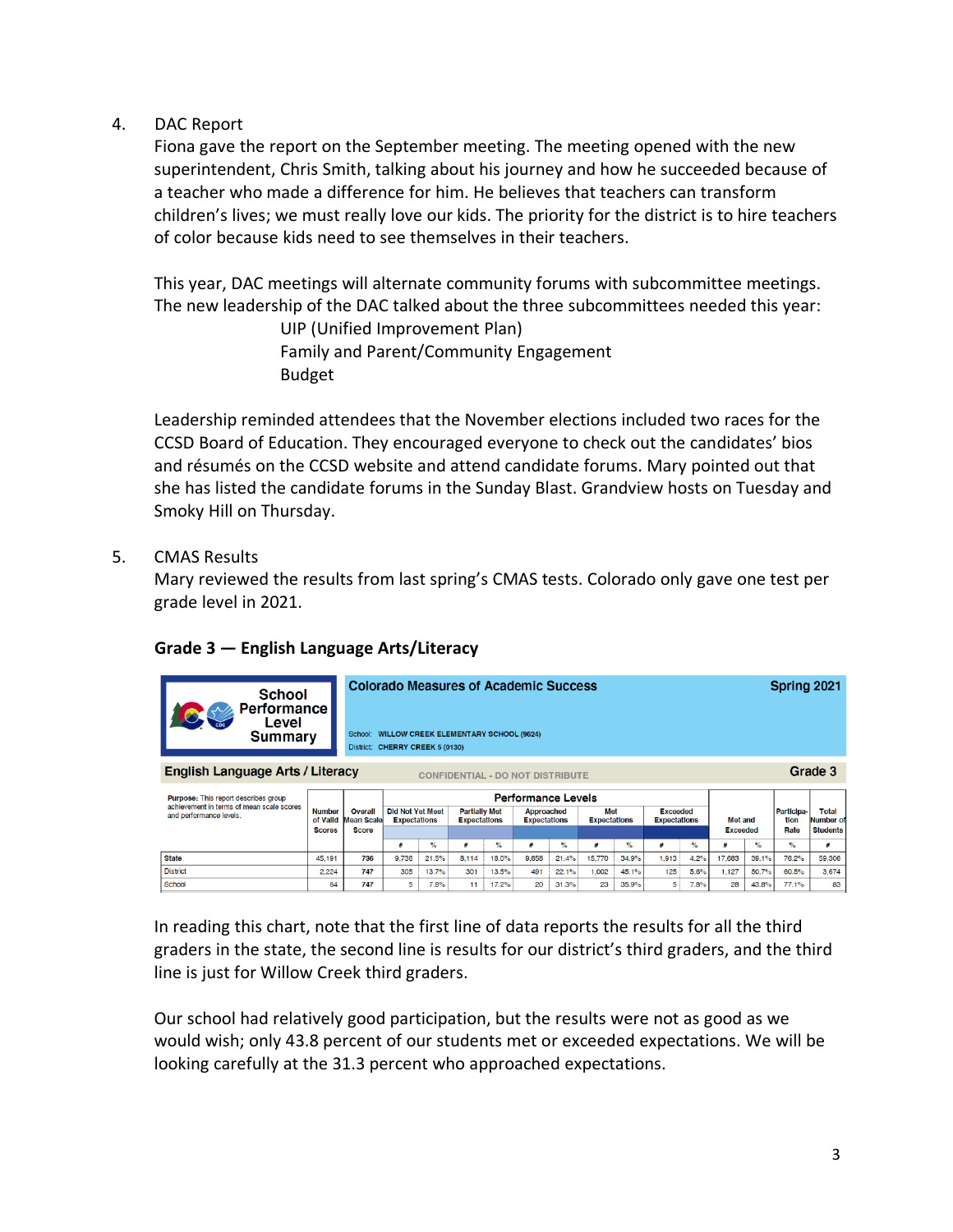### **Grade 4 — Mathematics**

| <b>School</b><br><b>Performance</b><br>Level<br>Summary              |                           | School:                                 | <b>Colorado Measures of Academic Success</b><br><b>WILLOW CREEK ELEMENTARY SCHOOL (9624)</b><br>District: CHERRY CREEK 5 (0130) |                           |                                             |       |                                          |       |                            |       |                                        | Spring 2021 |                 |         |                    |                           |
|----------------------------------------------------------------------|---------------------------|-----------------------------------------|---------------------------------------------------------------------------------------------------------------------------------|---------------------------|---------------------------------------------|-------|------------------------------------------|-------|----------------------------|-------|----------------------------------------|-------------|-----------------|---------|--------------------|---------------------------|
| <b>Mathematics</b>                                                   |                           | <b>CONFIDENTIAL - DO NOT DISTRIBUTE</b> |                                                                                                                                 |                           |                                             |       |                                          |       |                            |       |                                        |             |                 | Grade 4 |                    |                           |
| <b>Purpose:</b> This report describes group                          |                           |                                         |                                                                                                                                 | <b>Performance Levels</b> |                                             |       |                                          |       |                            |       |                                        |             |                 |         |                    |                           |
| achievement in terms of mean scale scores<br>and performance levels. | <b>Number</b><br>of Valld | Overall<br><b>Mean Scale</b>            | <b>Did Not Yet Meet</b><br><b>Expectations</b>                                                                                  |                           | <b>Partially Met</b><br><b>Expectations</b> |       | <b>Approached</b><br><b>Expectations</b> |       | Met<br><b>Expectations</b> |       | <b>Exceeded</b><br><b>Expectations</b> |             | Met and         |         | Participa-<br>tlon | <b>Total</b><br>Number of |
|                                                                      | <b>Scores</b>             | <b>Score</b>                            |                                                                                                                                 |                           |                                             |       |                                          |       |                            |       |                                        |             | <b>Exceeded</b> |         | Rate               | <b>Students</b>           |
|                                                                      |                           |                                         | #                                                                                                                               | $\%$                      | #                                           | $\%$  | #                                        | %     | #                          | $\%$  | #                                      | $\%$        | 쑈               | $\%$    | $\frac{1}{2}$      | #                         |
| <b>State</b>                                                         | 46,783                    | 729                                     | 9,398                                                                                                                           | 20.1%                     | 11,668                                      | 24.9% | 12.375                                   | 26.5% | 12.278                     | 26.2% | 1.064                                  | 2.3%        | 13,342          | 28.5%   | 75.8%              | 61,732                    |
| <b>District</b>                                                      | 2.353                     | 738                                     | 299                                                                                                                             | 12.7%                     | 467                                         | 19.8% | 718                                      | 30.5% | 776                        | 33.0% | 93                                     | 4.0%        | 869             | 36.9%   | 62.4%              | 3,773                     |
| School                                                               | 74                        | 749                                     | 4                                                                                                                               | 5.4%                      | 11                                          | 14.9% | 21                                       | 28.4% | 34                         | 45.9% |                                        | 5.4%        | 38              | 51.4%   | 82.2%              | 90                        |

We really are celebrating the results for our fourth graders, since we are hearing that nationally, math learning seems to have suffered heavily in the pandemic. Willow Creek's performance certainly exceeded that of the state.

### **Grade 5 — English Language Arts/Literacy**

| <b>School</b><br><b>Performance</b><br>Level<br><b>Summary</b>                         |                           | <b>Colorado Measures of Academic Success</b><br>Spring 2021<br><b>WILLOW CREEK ELEMENTARY SCHOOL (9624)</b><br>School:<br>CHERRY CREEK 5 (0130)<br>District: |                                                |      |                                             |       |                                          |       |                            |       |                                        |       |                 |       |                    |                           |
|----------------------------------------------------------------------------------------|---------------------------|--------------------------------------------------------------------------------------------------------------------------------------------------------------|------------------------------------------------|------|---------------------------------------------|-------|------------------------------------------|-------|----------------------------|-------|----------------------------------------|-------|-----------------|-------|--------------------|---------------------------|
| Grade 5<br>English Language Arts / Literacy<br><b>CONFIDENTIAL - DO NOT DISTRIBUTE</b> |                           |                                                                                                                                                              |                                                |      |                                             |       |                                          |       |                            |       |                                        |       |                 |       |                    |                           |
| <b>Purpose:</b> This report describes group                                            |                           |                                                                                                                                                              | <b>Performance Levels</b>                      |      |                                             |       |                                          |       |                            |       |                                        |       |                 |       |                    |                           |
| achievement in terms of mean scale scores<br>and performance levels.                   | <b>Number</b><br>of Valld | <b>Overall</b><br><b>Mean Scale</b>                                                                                                                          | <b>Did Not Yet Meet</b><br><b>Expectations</b> |      | <b>Partially Met</b><br><b>Expectations</b> |       | <b>Approached</b><br><b>Expectations</b> |       | Met<br><b>Expectations</b> |       | <b>Exceeded</b><br><b>Expectations</b> |       | Met and         |       | Participa-<br>tion | <b>Total</b><br>Number of |
|                                                                                        | <b>Scores</b>             | <b>Score</b>                                                                                                                                                 |                                                |      |                                             |       |                                          |       |                            |       |                                        |       | <b>Exceeded</b> |       | Rate               | <b>Students</b>           |
|                                                                                        |                           |                                                                                                                                                              | #                                              | $\%$ |                                             | $\%$  | ≝                                        | $\%$  | 표                          | $\%$  | #                                      | $\%$  | 丑               | $\%$  | $\%$               | 4                         |
| <b>State</b>                                                                           | 46,917                    | 746                                                                                                                                                          | 3,595                                          | 7.7% | 9,015                                       | 19.2% | 12,170                                   | 25.9% | 19,966                     | 42.6% | 2.171                                  | 4.6%  | 22,137          | 47.2% | 74.4%              | 63,060                    |
| <b>District</b>                                                                        | 2.175                     | 752                                                                                                                                                          | 133                                            | 6.1% | 327                                         | 15.0% | 530                                      | 24.4% | 1.060                      | 48.7% | 125                                    | 5.7%  | 1.185           | 54.5% | 56.2%              | 3,871                     |
| <b>School</b>                                                                          | 75                        | 772                                                                                                                                                          | 3                                              | 4.0% |                                             | 1.3%  | 11                                       | 14.7% | 50                         | 66.7% | 10                                     | 13.3% | 60              | 80.0% | 83.3%              | 90                        |

The results for our fifth graders are really exciting — 80% met or exceeded expectations in English Language Arts with a good participation rate.

Overall, we clearly have some celebrations, but also some work to do. One problem is that it is hard to draw conclusions from the data when the participation rate is low. We also have no data from Spring 2019, since CMAS was not given because all the students were learning from home. Thus, we can't make year-to-year comparisons.

*Parent:* Is lack of participation a big factor? *Mary:* Yes, because it affects data. Some of our strongest students did not take the test.

Since our CMAS data is limited, what we are doing this year is implementing a new set of school assessments, FastBridge, for all students in grades K–5 in both reading and math. We also put stock in our ongoing current assessments, including IRLA and the assessments in Bridges Math.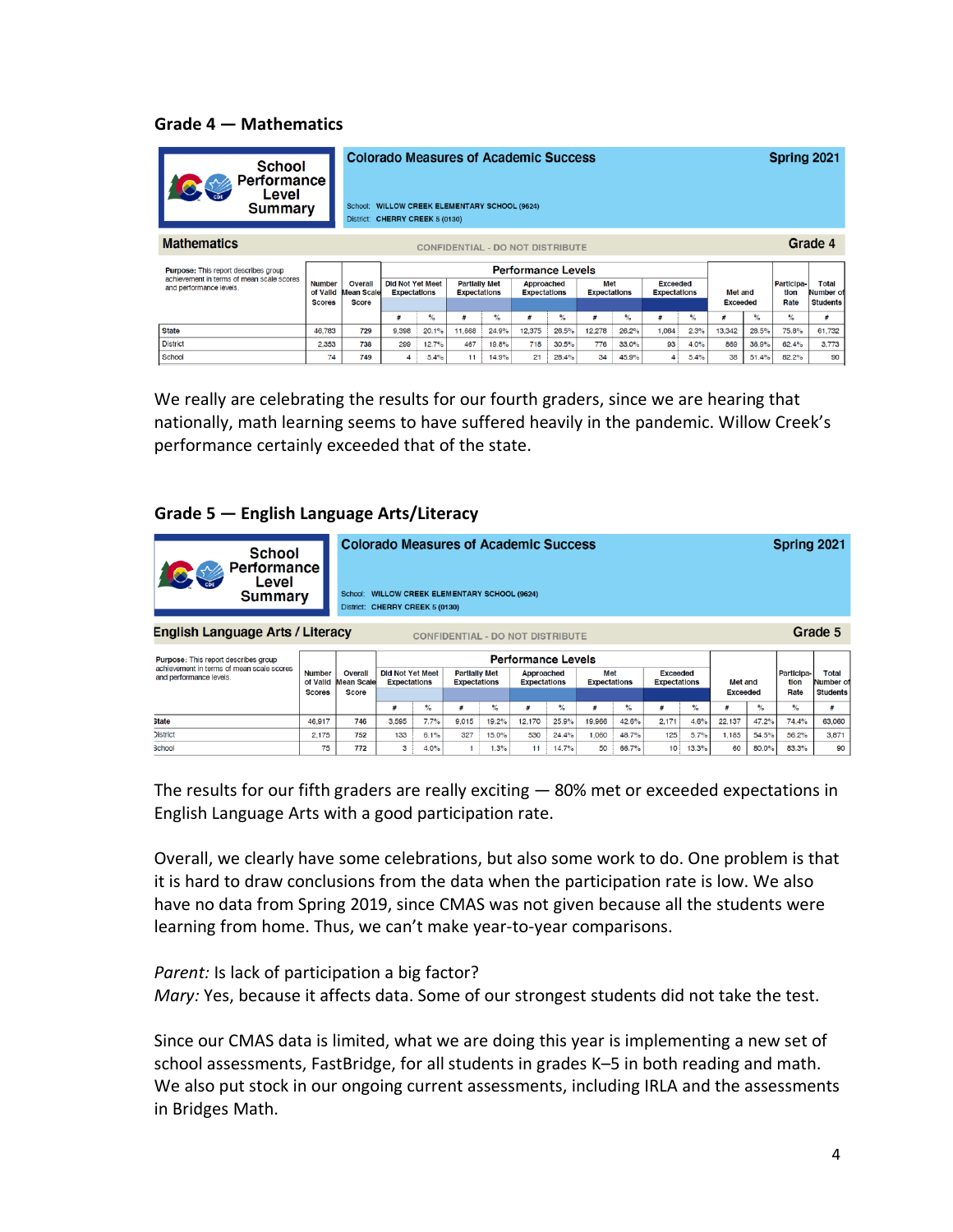*Parent:* What is the plan for the loss of learning time? I heard that middle school teachers were told last year to only teach around 80% of the content that they would normally teach because of the hybrid schedule.

*Mary:* We will look at a body of evidence and all of our assessments to find any missing content or gaps. This includes more of the evidence within specific areas with IRLA for reading and Bridges for math. We will re-teach where it is needed. One of the strategies we have implemented to help with this problem is WINN Time (What I Need Now), which gives teachers extra time every day to address what needs to be addressed for those particular students at that point in time.

Our teachers are using their grade-level PLC (Professional Learning Communities) time to look at the data and choose their grade-level goal for the year  $-$  it will be a goal in the area that will make the most impact on student achievement. The early release time every Wednesday is so that teachers can do more analysis and planning.

*Parent question about Grade 3*: What are we doing about the almost 60% of kids who didn't meet expectations?

*Mary:* Grade-level teachers are looking for trends and patterns in the data to determine where the holes are.

Parent-teacher conferences are a great time for your child's teacher to explain if your student has learning gaps and for you to partner with your child's teacher to address them.

*Parent comment:* Early release on Wednesday afternoon is challenging — can you make it on Friday?

*Mary:* I know it's hard. (We all had a chuckle.)

### 6. New Social Studies Curriculum: Inquiry Journeys

a. Introduction

Mary started by saying that she knows that rumors are circulating about Critical Race Theory in our schools, but we don't teach it. CRT is really a college-level law class. We don't teach it in the district, and particularly not here at elementary level.

The great thing about social studies and science is that they get kids interested in things from a global perspective and civics standpoint. The district has adopted Inquiry Journeys as the major new resource for social studies. It is not a curriculum. Instruction in social studies is based on the Colorado Academic Standards. Teachers use the parts of this website that support the standards for their grade level.

Mary showed a video from the Inquiry Journeys website that gives an overview of how this resource works. Each unit starts with a question which helps hook students' interest, then builds student knowledge in the subject, and ends with a collaborative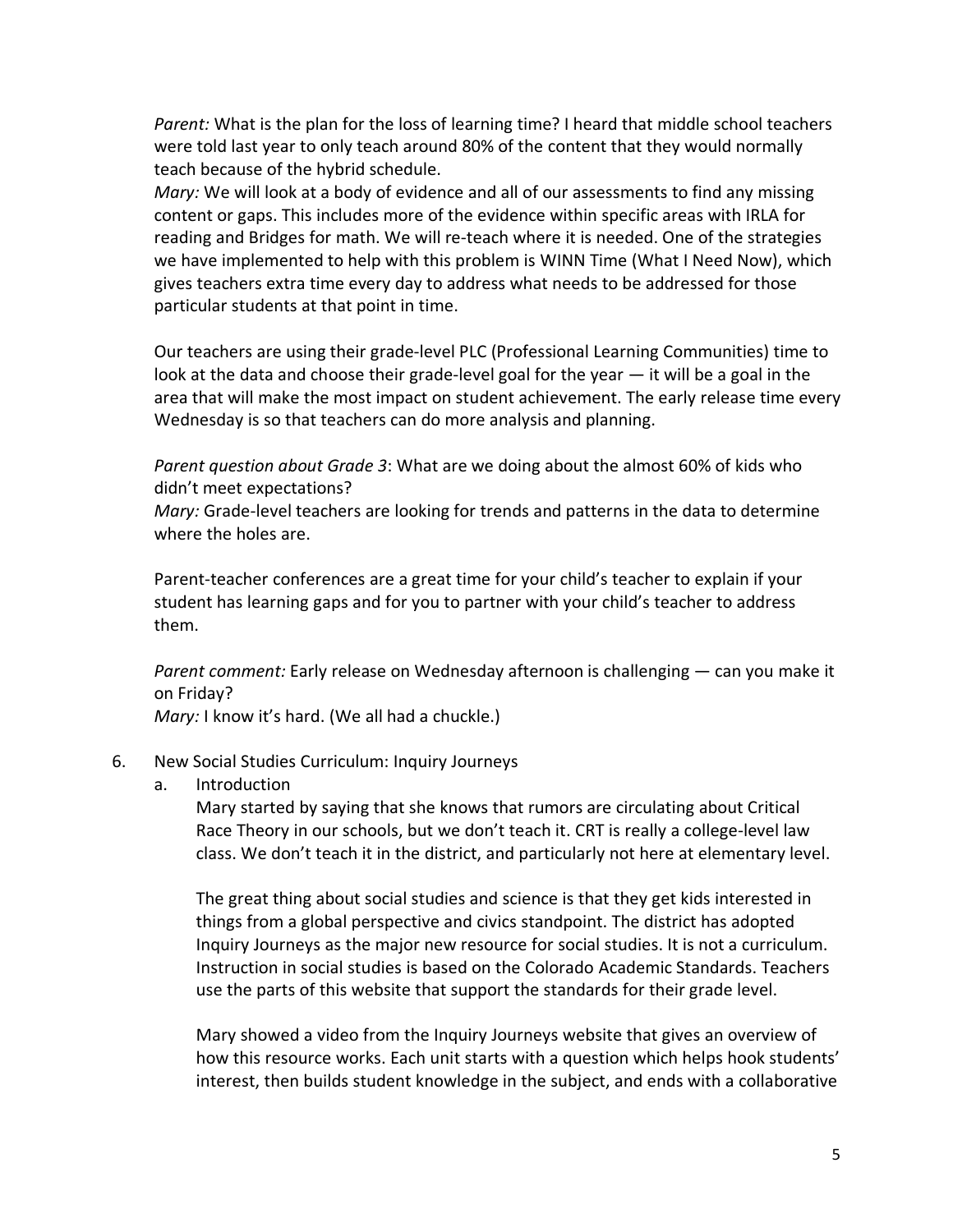project. To get to this video, click the "Preview Inquiry Journeys" link on this webpage: [www.inquired.org/inquiry-based-social-studies](http://www.inquired.org/inquiry-based-social-studies)

Mary then called on Catherine, one of our Kindergarten teachers, to give us an example of a recent social studies unit that she had taught.

b. Kindergarten Example

Catherine started by saying she's enjoyed digging into Inquiry Journeys, although she still has a long way to go to be more familiar with it. So far, it's been a fun way to engage the kids in some social studies concepts. One of the Colorado Academic Standards for Kindergarten is that students understand that rules are needed to get along in any kind of environment. The Inquiry Journey related to this unit is helping them investigate why this is true.

Catherine worked with our instructional coach Zelda Alao to teach this unit. The inquiry question for the unit was "How can we make school a great place for everyone?" We brainstormed what students like best about school. Since recess is the favorite of many students, we honed in on how to make recess everyone's favorite. We used a question formulation technique from Inquiry Journeys, helping students develop higher-level skills in how to ask a question; it was a very powerful process. (Below is the chart of the brainstorming session Catherine showed in the meeting.)

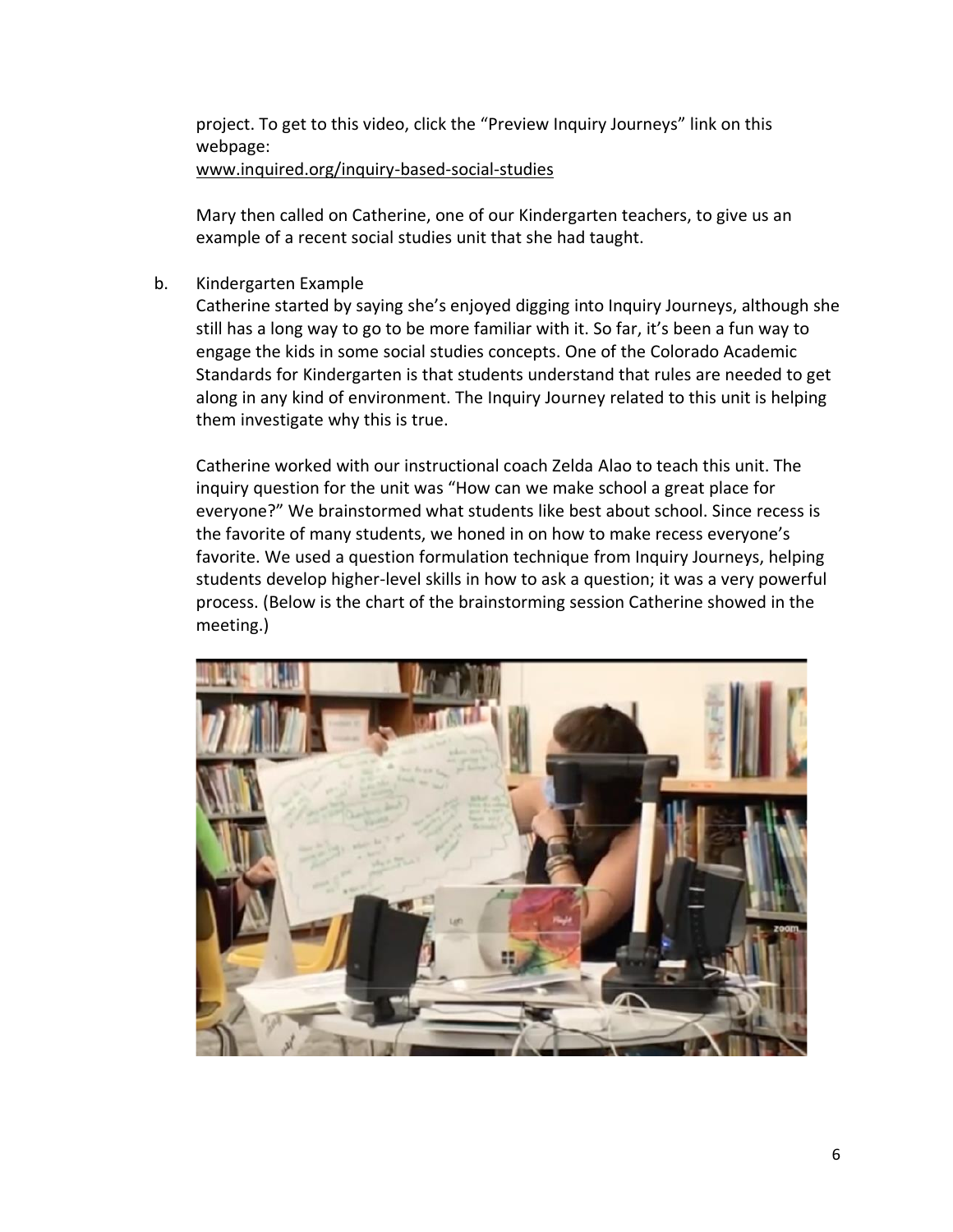The next day we started to create norms to understand that we have rules in place to make things work well for everyone. We went outside to discuss what it would look like to show empathy for someone on the playground. We used POWER words and ROAR words — ideas that are already school norms at Willow Creek — to discuss this. The students then came up with some ideas about what that would look like:

Invite someone to play Include everyone Take turns Find a friend on the buddy bench

Then we went back inside and talked about responsibility and rules for our classroom. Our culminating project will be for each Kindergarten classroom to take one of our new "ROAR" words and illustrate it with a short video to teach other people about our school norms.

This has been a powerful way to engage students in social studies and to make sure the instruction is responsive to what they are interested in.

#### c. Summary and Questions

Mary spoke more about how this resource uses project-based learning, pointing out that what companies want our kids to know and be able to do is collaborate and work in small groups, research, and solve problems. It's not like it was when we went to school, which was just memorizing facts.

Our job is to make everyone feel safe and welcome and included. Part of that process is working together to solve problems. This program also allows students some choice in displaying what they have learned. It reinforces using rigor and engagement in planning curriculum.

*Parent:* How do we as parents learn about what topics you are going to teach in social studies so that we can discuss this at home? What examples are you using to teach these topics?

*Catherine:* Our classroom newsletters have the topics we are working on currently; you can certainly reach out and ask for more info if you need more depth. We do thoughtful planning as we get ready to teach the next unit, so we can't give you details for the entire year at this point. I will say that we try to keep things local and relevant to our students' lives, so our examples would come from that. The examples we use are those that relate to what they know in their own lives.

### *Parent:* Is Inquiry Journeys a curriculum or a unit?

*Mary:* Inquiry Journeys is the main resource for teaching the Colorado Academic Standards at each grade level. You can look at the standards on the Colorado Department of Education website to get more detail about what needs to be taught.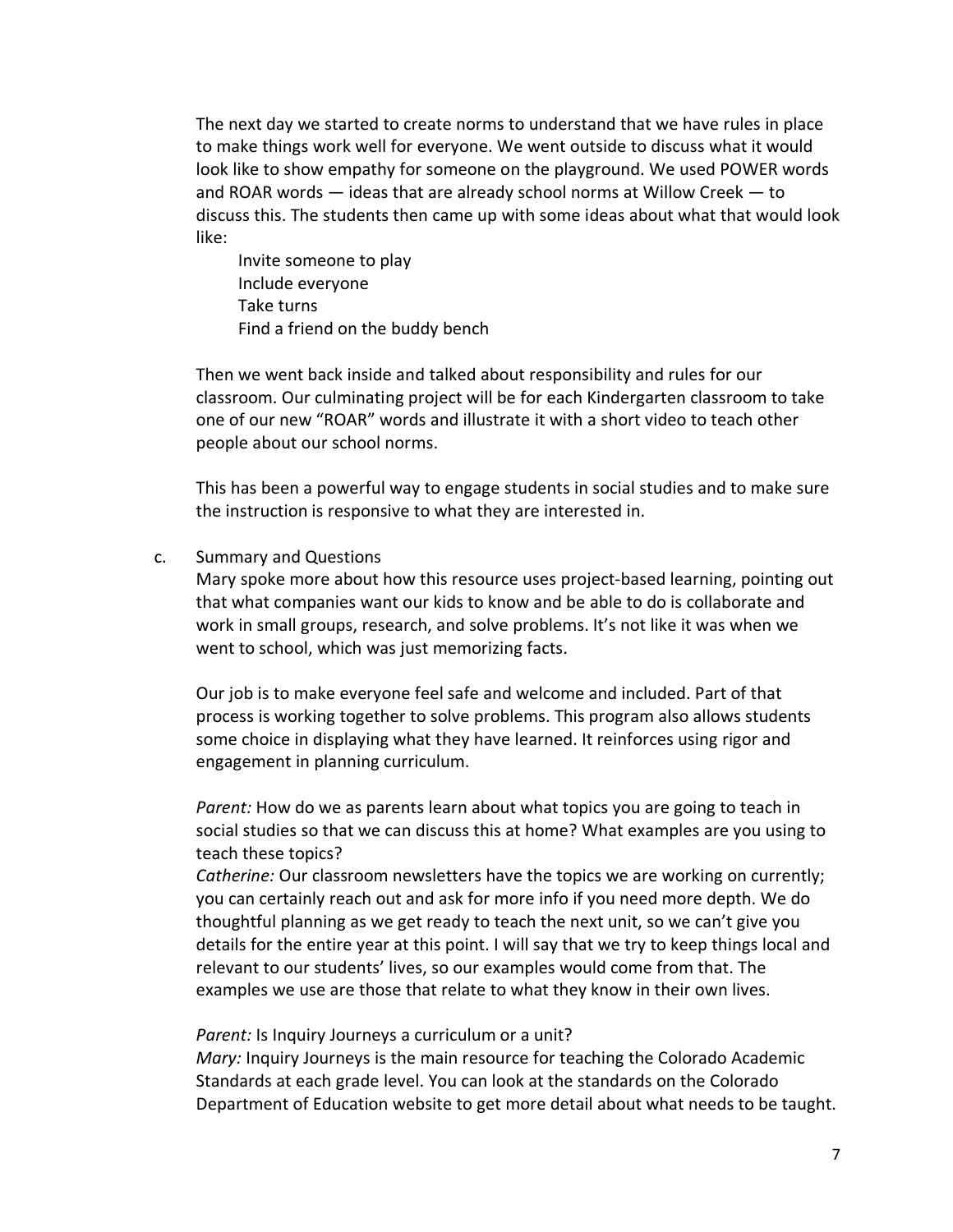Teachers are welcome to bring in other resources as they plan their units of instruction. To answer the earlier question, would it be helpful to put the inquiry question for each unit in the newsletter?

*Parent question:* Is there something on the website that we can look at it? *Answer:* One of the parents pointed out that the website has a scope and sequence that can be downloaded. Since that link requires the parent to enter a work email, not a personal one, Chris offered to post the scope and sequence on the Willow Creek Elementary website.

*Parent:* If we were in a state that did not allow the teaching of CRT, would we be using this curriculum?

*Mary:* I think we would be using it, since this curriculum is not CRT. Inquiry Journeys helps us prepare students for jobs that don't exist yet — industry needs graduates that can problem solve and collaborate, not just memorize. This resource is structured around project-based learning.

*Catherine:* What our district wants is engaging, rigorous, and responsive instruction.

*Parent:* Is critical race theory embedded in this curriculum? *Mary:* I spent about three hours reviewing it and could not find anything that related to critical race theory. It's all about real-world applications; it shares multiple perspectives. The kids work together to make meaning. We in CCSD hold inclusivity near and dear.

We are just starting this program this year, so give teachers a little grace as they become familiar with it.

*Parent:* Why did you change what you were doing last year? It was adopted only a few years ago, so why was it changed? Is the change due to the bill that passed that mandated schools look at their social studies program? *Mary:* I'm not sure how old it was, but it was a very old curriculum. It's not unusual for us to change a curriculum to meet changing needs or better instructional techniques. We do tend to hold onto curriculum for a number of years since the materials are expensive.

*Parent:* So we've changed the program because the old one was not meeting our goals; what are our goals and what do we intend to accomplish? *Mary:* I was not part of the committee that made the decision to adopt this new resource, so I don't know the details. I would be glad to look more deeply into this subject, but Inquiry Journeys does offer much of what we want our kids to know and be able to do.

*Parent:* How do we measure the end goal?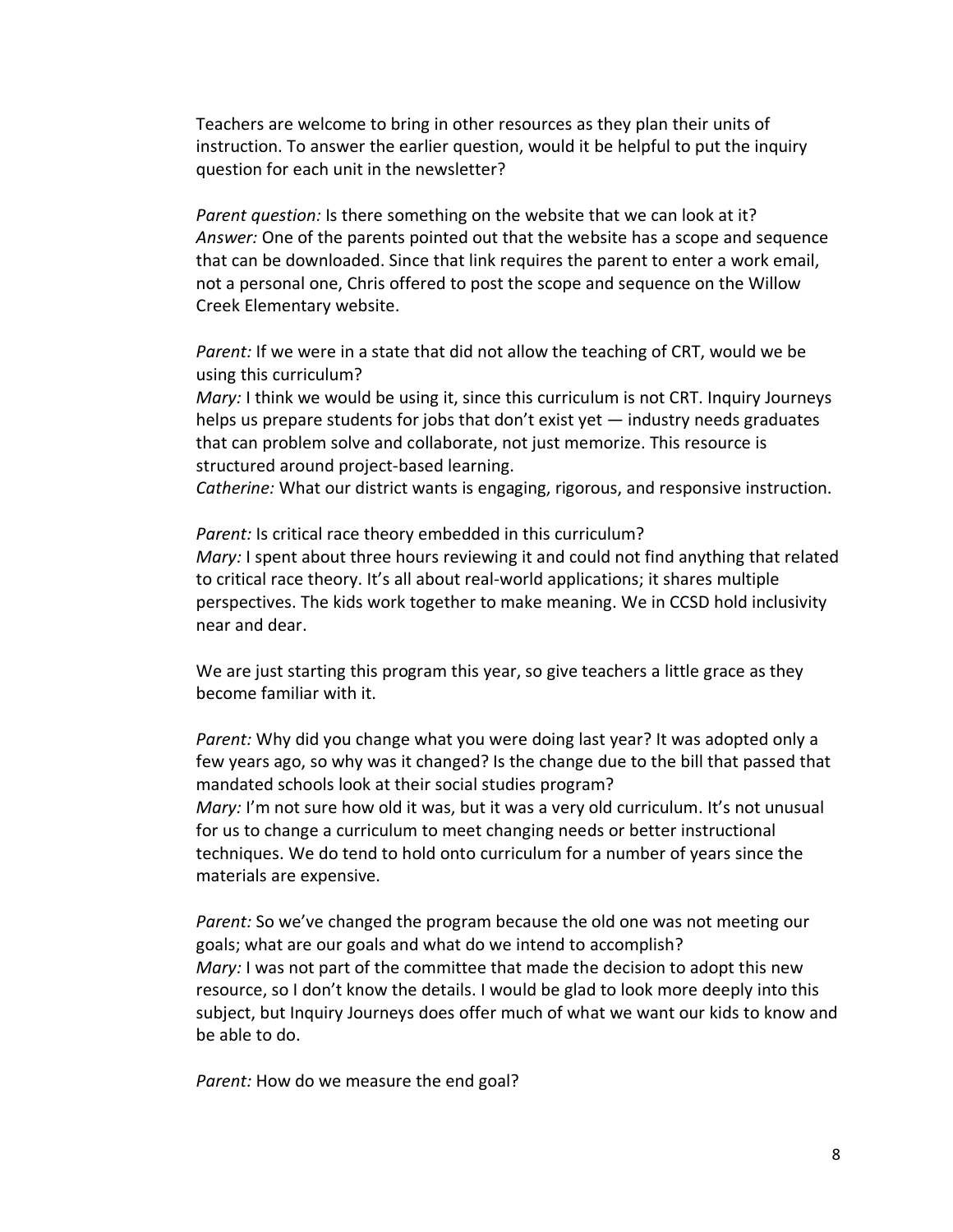*Mary:* How are they doing on the final project? We use rubrics to assess projects, and we also look at final assessments.

Mary asked if we as a committee want to continue this topic on December 6th since at that point we would be able to show you some of our students' work and assessments. Attendees agreed and the topic was added to the agenda.

*Parent question:* What will kids be measured on when they do projects? Students should know at the beginning of a project how they will be assessed. *Answer:* There is a parent letter at the beginning of each unit that lays all that information.

*Parent:* The concept of inclusiveness is one we live by, but what kind of examples are you using? Are we using examples that exclude some children in the class? What kind of guidance are we getting from the district on the kinds of examples we should use?

*Mary:* We trust our teachers' judgment. Many of the examples teachers use arise naturally (such as a student encouraging optimism by saying "You can do it, Mrs. Krantz!"). We don't have a list of examples, but you can look at the resources on the website. The unit parent letters are very informative. Mary will make sure they get sent out.

### 7. Safety

Mary added this topic to the agenda because other than questions about masks, the most questions she received from parents were about the lockdown drill. "Lockdown" drills are relatively new to our kids and caused concern among parents. Mary found that once the parents heard the script for the drill, they were much less concerned.

Our school did very well on the recent drill. To further explain how a drill is run, Mary read the district script for elementary schools to all of us.

*Parent:* She wishes that Mary's letter home gave parents advice about exactly what to say to kids before the drill. She wasn't clear about how to prepare her child. *Mary:* I will check with district and our social worker about adding some language to the letter. We will think about adjusting for grade level since what one says to a fifth grader would be different from what one says to a Kindergartner. Perhaps I could add the script to the parent letter.

Another parent commented that she didn't know whether it was appropriate to talk to her child about the drill and how it went.

*Parent:* How dark is it in the inside classrooms that don't have windows? *Mary:* It's not very dark; they have skylights.